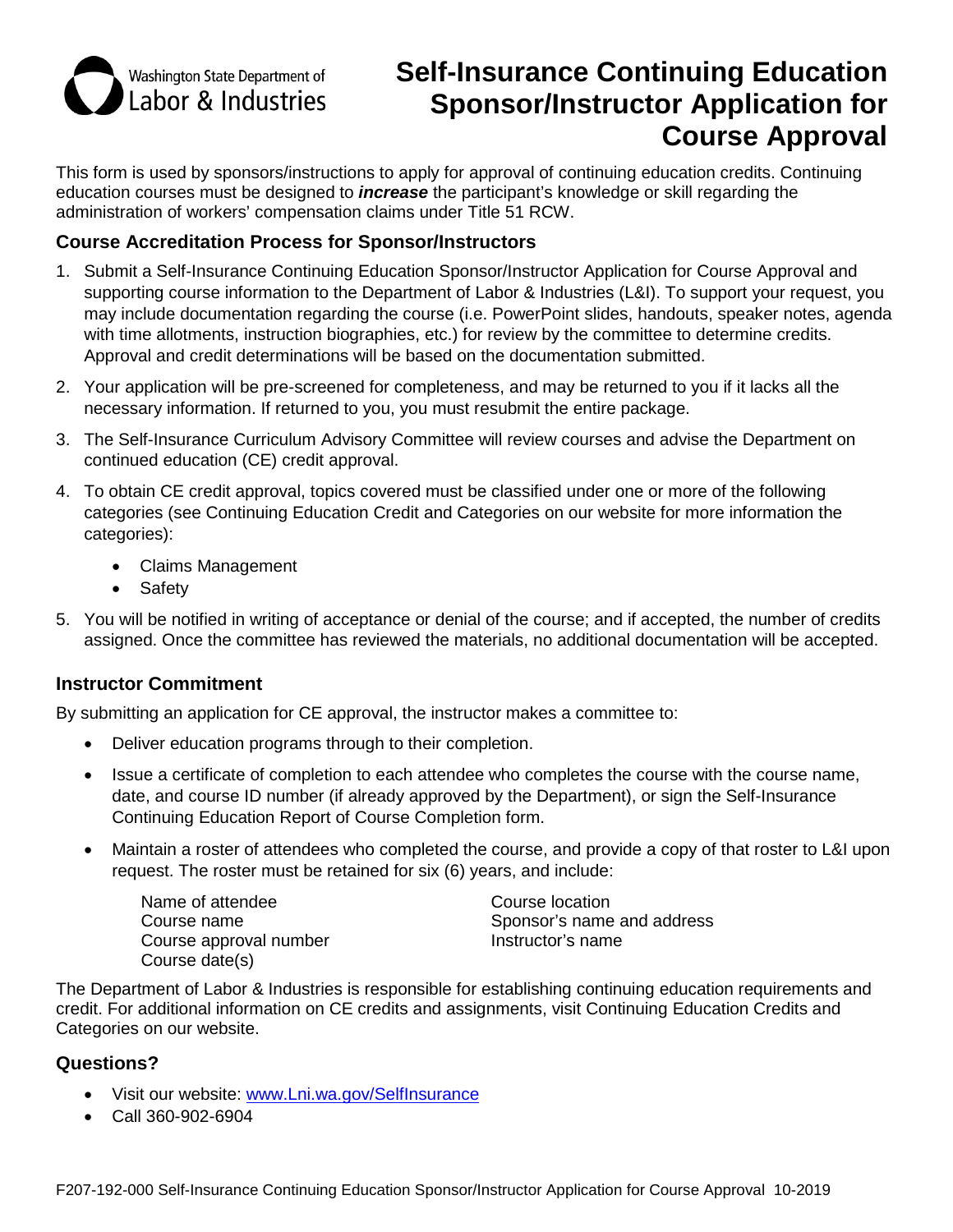

# **Self-Insurance Continuing Education Sponsor/Instructor Application for Course Approval**

Self-Insurance Program PO Box 44890 Olympia WA 98504-4890 Fax: 360-902-6977 Email: [SIContEdU@Lni.wa.gov](mailto:SIContEdU@Lni.wa.gov)

| <b>For Department Use Only</b>    |  |         |        |       |
|-----------------------------------|--|---------|--------|-------|
| $\Box$ Approved Course ID #:      |  |         | Oenied | Date: |
|                                   |  |         |        |       |
| <b>Course of Credits Assigned</b> |  |         |        |       |
| <b>Claims Management:</b>         |  | Safety: |        |       |

### **The Department reserves the right to request additional information before approving a course or assigning credits.** Credit hours requested cannot exceed the total time spent providing the instruction in a

classroom or during a live webinar.

| <b>COURSE</b> | Course Title         |                                    |                                                                      |  |  |
|---------------|----------------------|------------------------------------|----------------------------------------------------------------------|--|--|
|               | Location             |                                    |                                                                      |  |  |
|               | Date(s) or Date Span | No. of Attendees (or No. Expected) | Indicate below the number of credit<br>hours requested per category. |  |  |

| <b>COURSE</b><br><b>DELIVERY</b><br><b>METHOD</b> | Classroom | Live webinar<br>Other Course Delivery Method (Explain in Detail) | <b>Online/Self-Guided Instruction</b> |
|---------------------------------------------------|-----------|------------------------------------------------------------------|---------------------------------------|
|---------------------------------------------------|-----------|------------------------------------------------------------------|---------------------------------------|

| <b>CATEGORY</b><br><b>DEFINITION</b><br>$\mid$ THAT APPLY $\mid \; \mid$ | Claim Management - Requesting | Credit hour(s) |
|--------------------------------------------------------------------------|-------------------------------|----------------|
|                                                                          | Safety                        | Credit hour(s) |

|                                                                 | Sponsor Name          |                             |  |  |
|-----------------------------------------------------------------|-----------------------|-----------------------------|--|--|
| <b>SPONSOR</b><br><b>CONTACT</b><br><b>PERSON</b> for<br>public | Address               |                             |  |  |
|                                                                 | City                  | <b>State</b><br>Zip Code    |  |  |
|                                                                 | <b>Contact Person</b> | <b>Contact Phone Number</b> |  |  |
| registration                                                    | Fax Number            | <b>Email Address</b>        |  |  |
|                                                                 | Sponsor's Web Address |                             |  |  |

|                   | Instructor(s) Name  |               |
|-------------------|---------------------|---------------|
| <b>INSTRUCTOR</b> | <b>Phone Number</b> | Email Address |

F207-192-000 Self-Insurance Continuing Education Sponsor/Instructor Application for Course Approval 10-2019